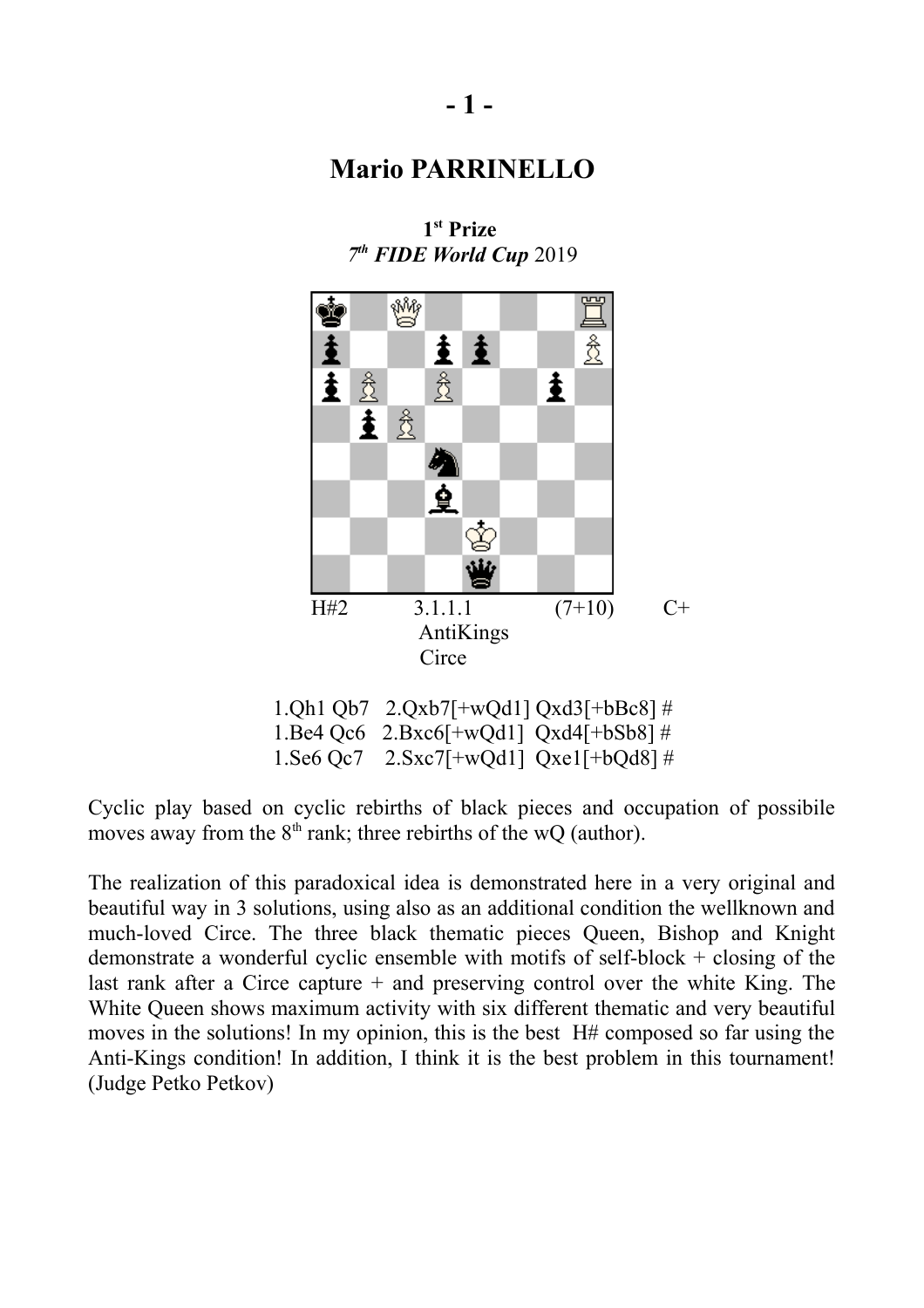



 $3.rRLe6 + Oxf7[ef= rBL]$ # 1.BLxf7[b3=rRL] Qxf7[h6=rBL] 2.RLxf3[b3=rBL] Qf8  $3.$ rBLe $3 +$ Oxf $3$ [e $3 =$ rRL] #

White's first move removes a black defender and also provides theb Q with a piece to capture (which then determines the power of the wK). White then makes a second capture to set up the rear piece of the eventual anti-battery, changing the power of the bK in the process. Then comes the most impressive part, in which the bQ makes a "hideaway" move to deprive the bK of a hurdle. The wK then moves to become the front piece of the anti-battery. The check to the bK can only be answered by the bQ making a capture, changing the power of the wK which is unable to return to h6. The solutions have diagonal/orthogonal correspondence, with reciprocal change of White's first and second moves. A beautiful, elegant and very economical problem. (Judge Geoff Foster)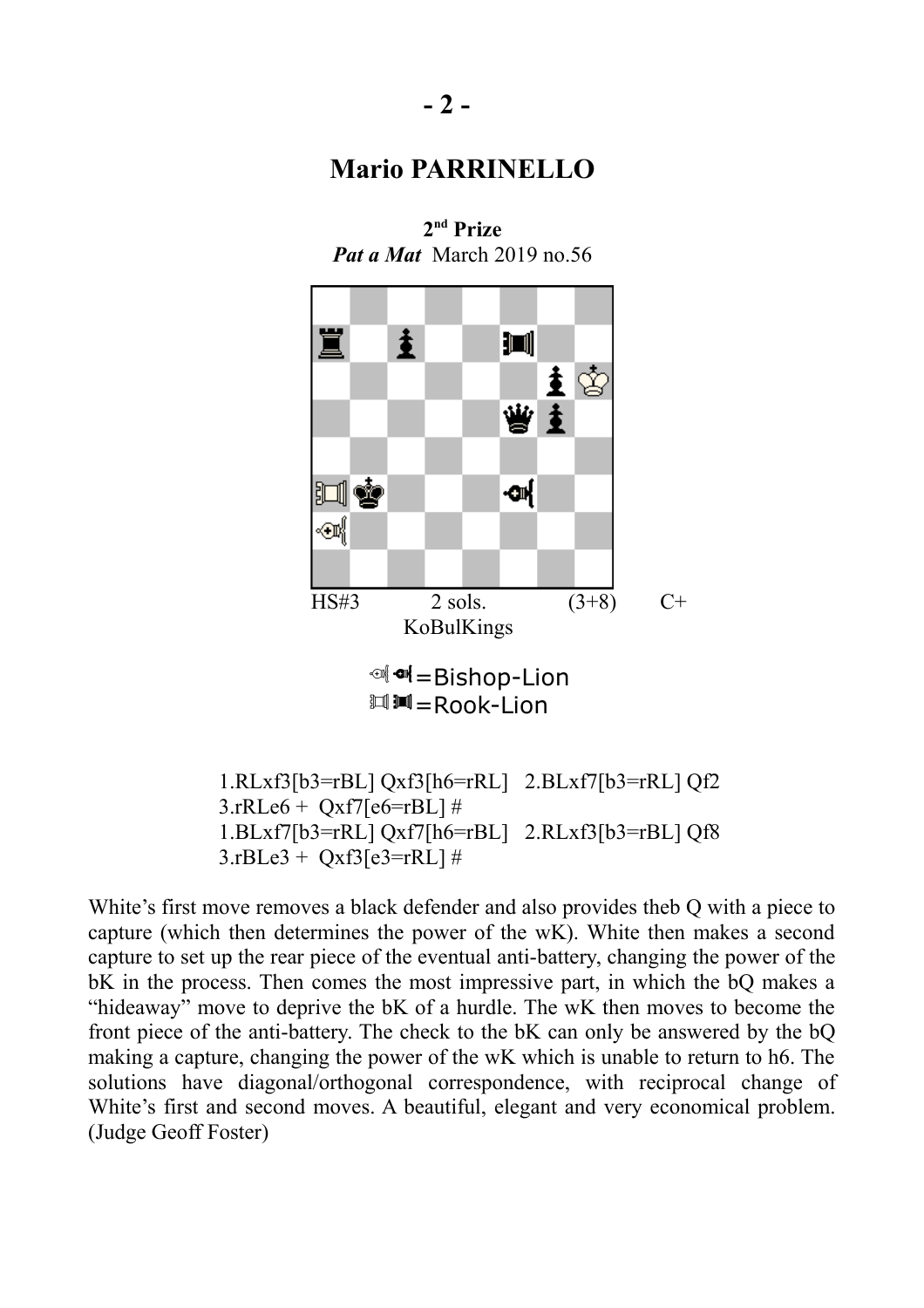

**Special Prize**  *Belgrade Internet Tourney* 2019

Protean Chess

| $1. \text{Sxe2=R} + \text{Kxe2=rR}$ $2. \text{Kxe6=rP}$ $\text{Rxe6=rP}$ $3. \text{Sd4} + \text{Bxd4=S}$ # |  |  |  |
|------------------------------------------------------------------------------------------------------------|--|--|--|
| $1.$ Sxc3=B + Kxc3=rB 2.Kxd6=rP rBxf6=rP 3.Se4 + Rxe4=S #                                                  |  |  |  |

Multiple transformations in order to limit the mobility of both Kings (tranformed into royal pawns) and Zilahi.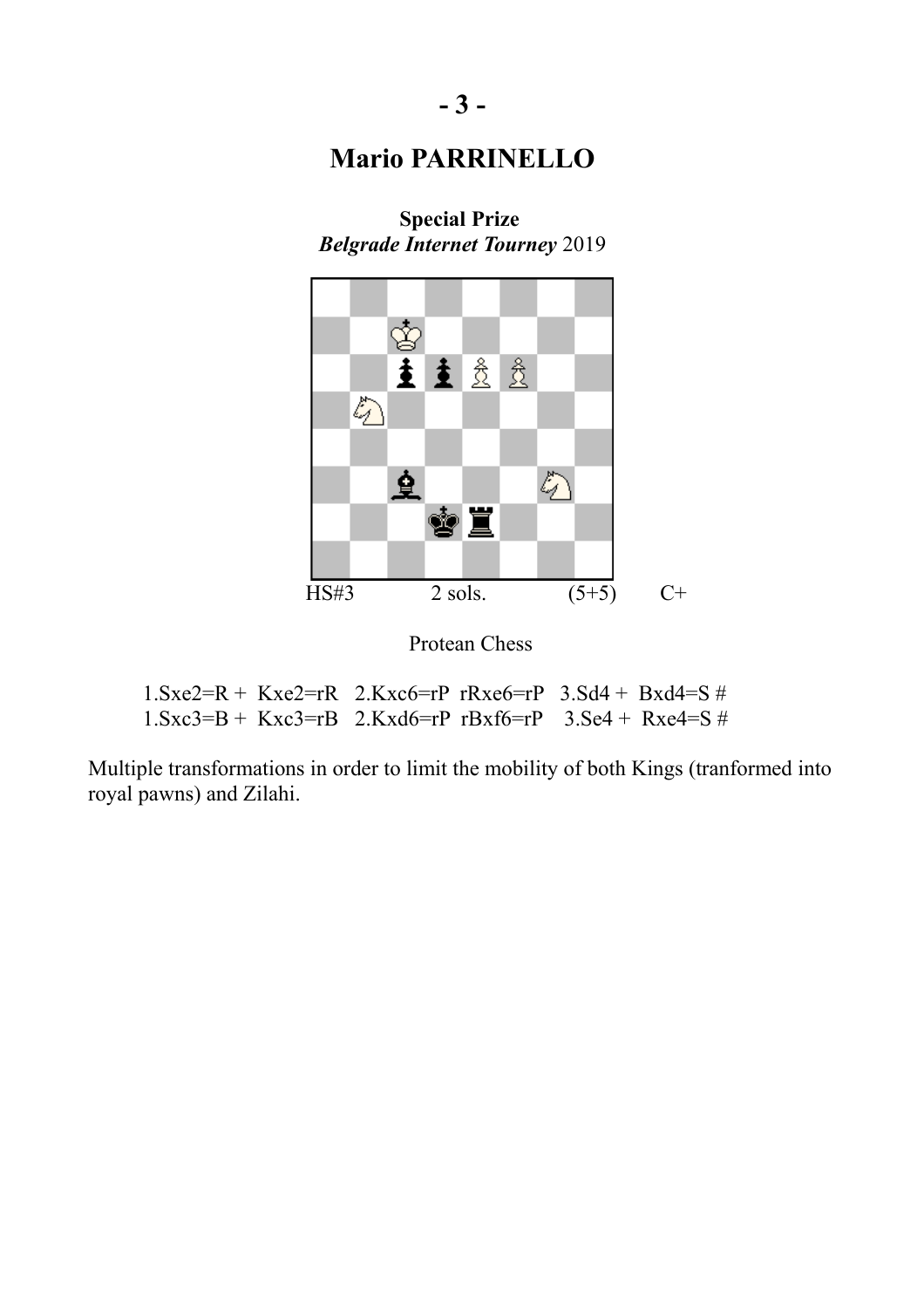# **- 4 - Mario PARRINELLO**





uvU=Leo

 1.LEe1 LEe5 2.LE×b4 Ka4(+b3) 3.LEe4(+b4)+ LEd4(+e5)# 1.LEb7 LEe6 2.LE×b4 Ka3(+b3) 3.LEe7(+b4)+ LEd6(+e6)#

Preparatory manouevres in order to create white anti-batteries under Sentinels condition and two Rundlaufs by the white LEOs. ODT.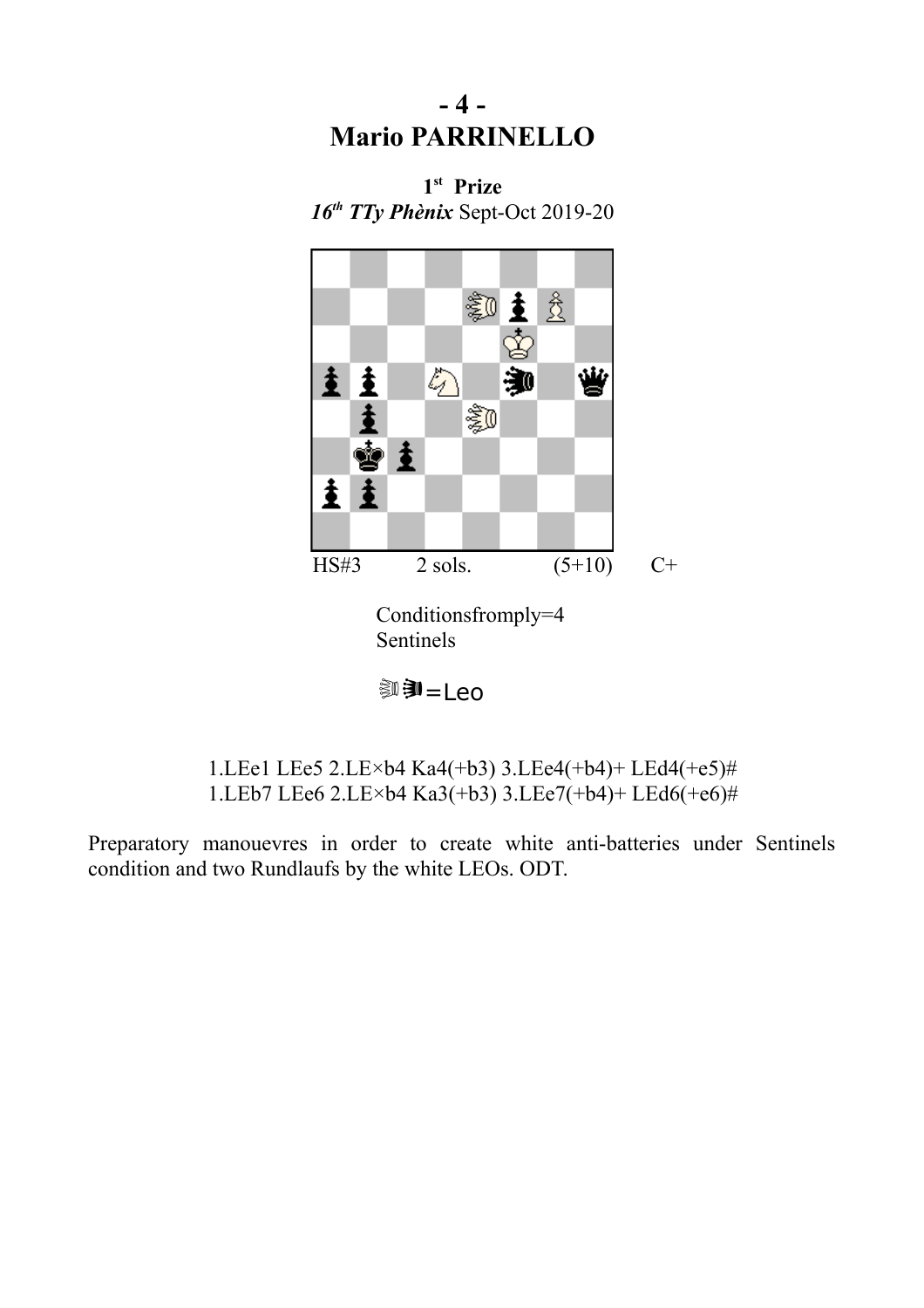**3 rd Prize** 



<sup>11</sup> = Contra-Rookhopper

- A) 1…g1=CRH 2.e8=CRH R×e8 [a1=rCRH] 3.rCRH×g1 [a6=rCRH] rCRHh6 4.g8=S+ R×g8 [g1=rS]#
- B) 1…e1=CRH 2.g8=CRH R×g8 [a1=rCRH] 3.rCRH×e1 [a6=rCRH] rCRHd6 4.e8=S+  $R \times e8$  [e1=rS]#

Six-fold presentation of Schnoebelen theme.